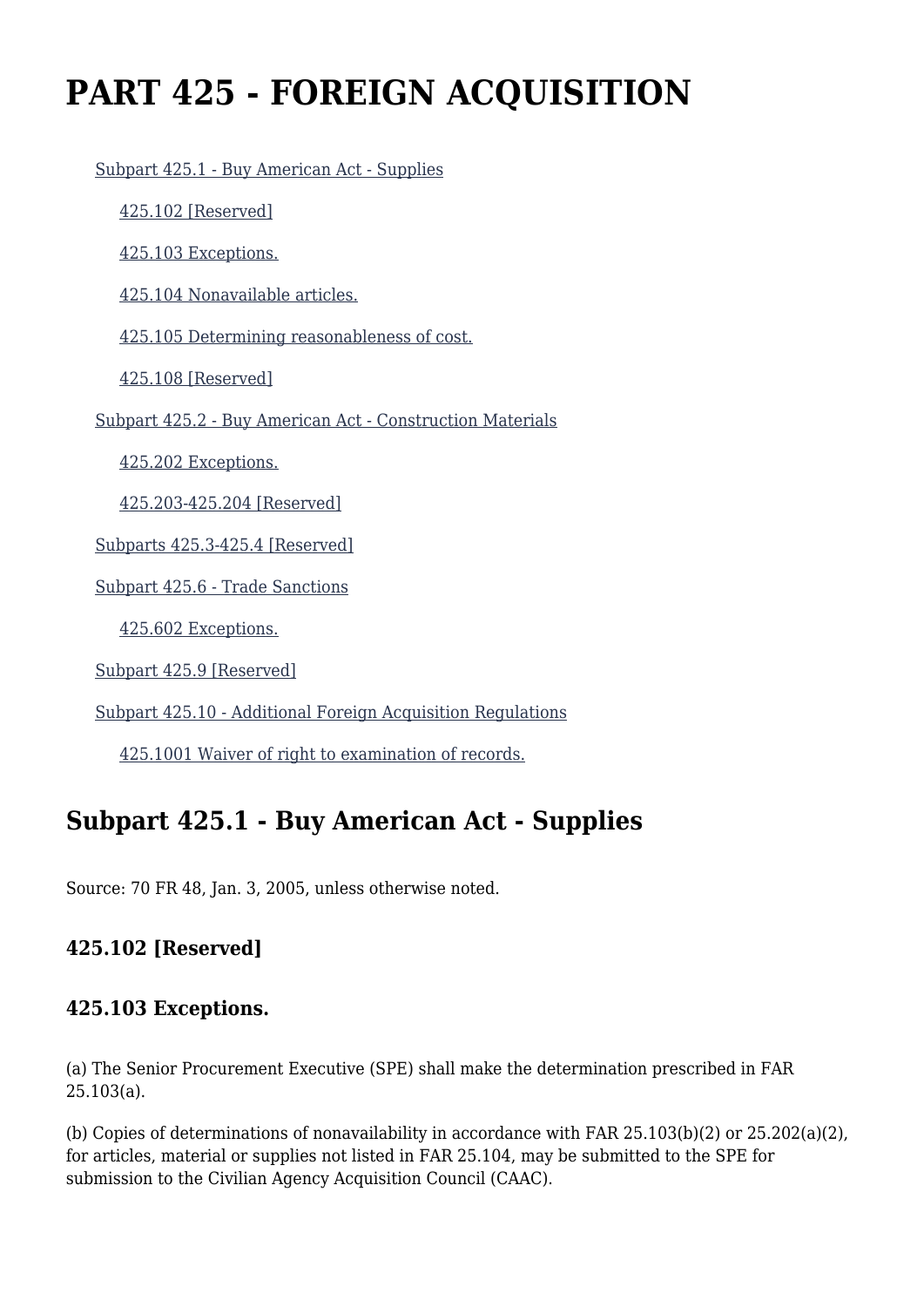#### **425.104 Nonavailable articles.**

Information required by FAR 25.104(b) shall be submitted to the SPE for submission to the CAAC.

#### **425.105 Determining reasonableness of cost.**

The SPE may make the determination prescribed in FAR 25.105(a). Requests for a determination by the SPE shall be submitted by the HCA, in writing, and shall provide a detailed justification supporting why evaluation factors higher than those listed in FAR 25.102(b)(1) and (2) should be applied to determine whether the offered price of a domestic end product is unreasonable.

#### **425.108 [Reserved]**

# **Subpart 425.2 - Buy American Act - Construction Materials**

#### **425.202 Exceptions.**

(a) The SPE shall make the determination prescribed in FAR 25.202(a)(1).

(b) If a contracting officer proposes that the use of a particular domestic construction material should be waived for a contract on the grounds that its use would be impracticable, the contracting officer shall submit a proposed determination with supporting information through the HCA to the SPE for approval or disapproval.

#### **425.203-425.204 [Reserved]**

## **Subparts 425.3-425.4 [Reserved]**

### **Subpart 425.6 - Trade Sanctions**

#### **425.602 Exceptions.**

The Secretary, without power of redelegation, has the authority to make the necessary determination(s) and authorize award(s) of contract(s) in accordance with FAR 25.602(b).

## **Subpart 425.9 [Reserved]**